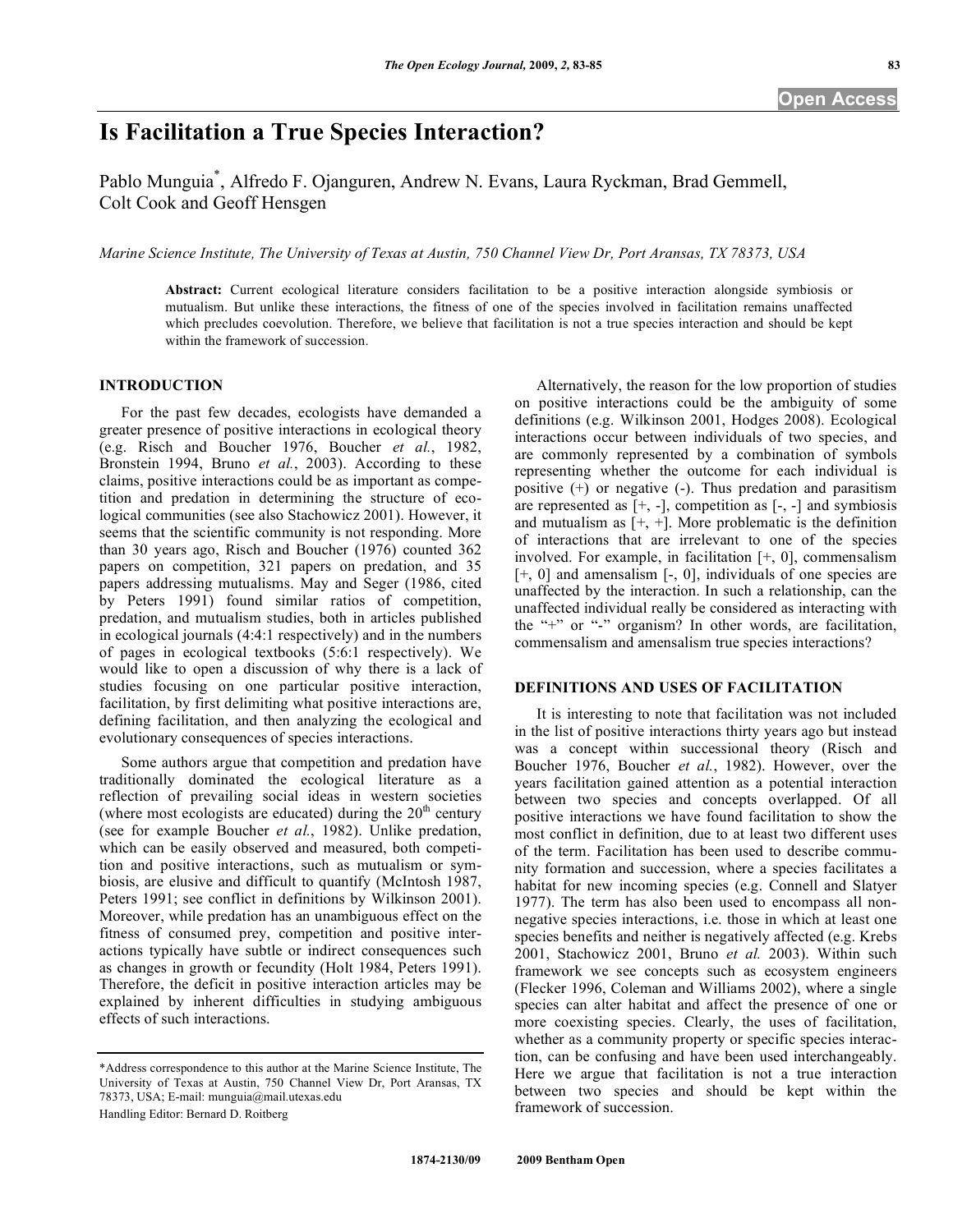

**Fig. (1).** Landscape of ecological interactions and their potential as a force promoting coevolution. The axes indicate the outcome of the interaction for each of the two species involved, which can be negative, neutral or positive. The grey gradient reflects the likelihood of coevolution between the two species as a consequence of their interaction. Interactions that fall on the white area can promote evolutionary changes in one of the species but not coevolution.

 Further complicating the use of facilitation to describe a species interaction is the term commensalism, which by definition also describes a [+, 0] relationship but focuses specifically on food acquisition by the "+" species (Lincoln *et al.,* 1998). There is debate as to whether any commensal relationship is truly without effect on one species or instead is better described as mutualism or parasitism (Strong 1983, Toft and Karter 1990). In this respect, observations of commensalism could simply be the result of difficulties in identifying effects of the interaction on the "0" species. The same limitation may be applicable in studies identifying interactions as facilitation (but see Bruno *et al.*, 2003).

#### **TRUE INTERACTIONS AFFECT EVOLUTIONARY TRAJECTORIES OF INTERACTING SPECIES**

 We believe that an evolutionary perspective could help clarify inconsistent definitions of some positive interactions. Interaction between two species tends to produce coevolution (Thompson 1988) as a consequence of changes in the fitness of both species (Fig. **1**). For example, arms races between predators and prey result in changes to both species (e.g. Brodie and Brodie 1999). The same occurs between competitors (Connell 1980), mutualists (Schmitt and Holbrook 2003) or symbionts (Baker 2003). All of the above interactions use positive or negative symbols for both species involved (the grey area of Fig. **1**). Ecological theory has made clear how these interactions have considerable consequences over evolutionary time, either shaping niche space (Chase and Leibold 2004) or intrinsic species properties (Thompson 1988). For interactions with a "0" component, the unaffected species' fitness does not change due to the interaction and thus there is no evolutionary pressure to coevolve (white area, Fig. **1**). Therefore we believe that interactions with no effect on one species should not be considered as true species interactions. Based on this idea, we can include the concept of fitness and define facilitation as: The act of one species (facilitating species) providing a means to enhance the survivorship/fitness of another species, without impacting the fitness of the facilitating species. Facilitation is not an interaction regardless of the benefits obtained by a single species; by this definition commensalism is a specific type of facilitation. Lincoln *et al.,* (1998) define commensalism as a "symbiosis in which one species derives benefit from a common food supply whilst the other species is not adversely affected".

 In conclusion, facilitation is a process affecting community dynamics and succession, and the term should not be